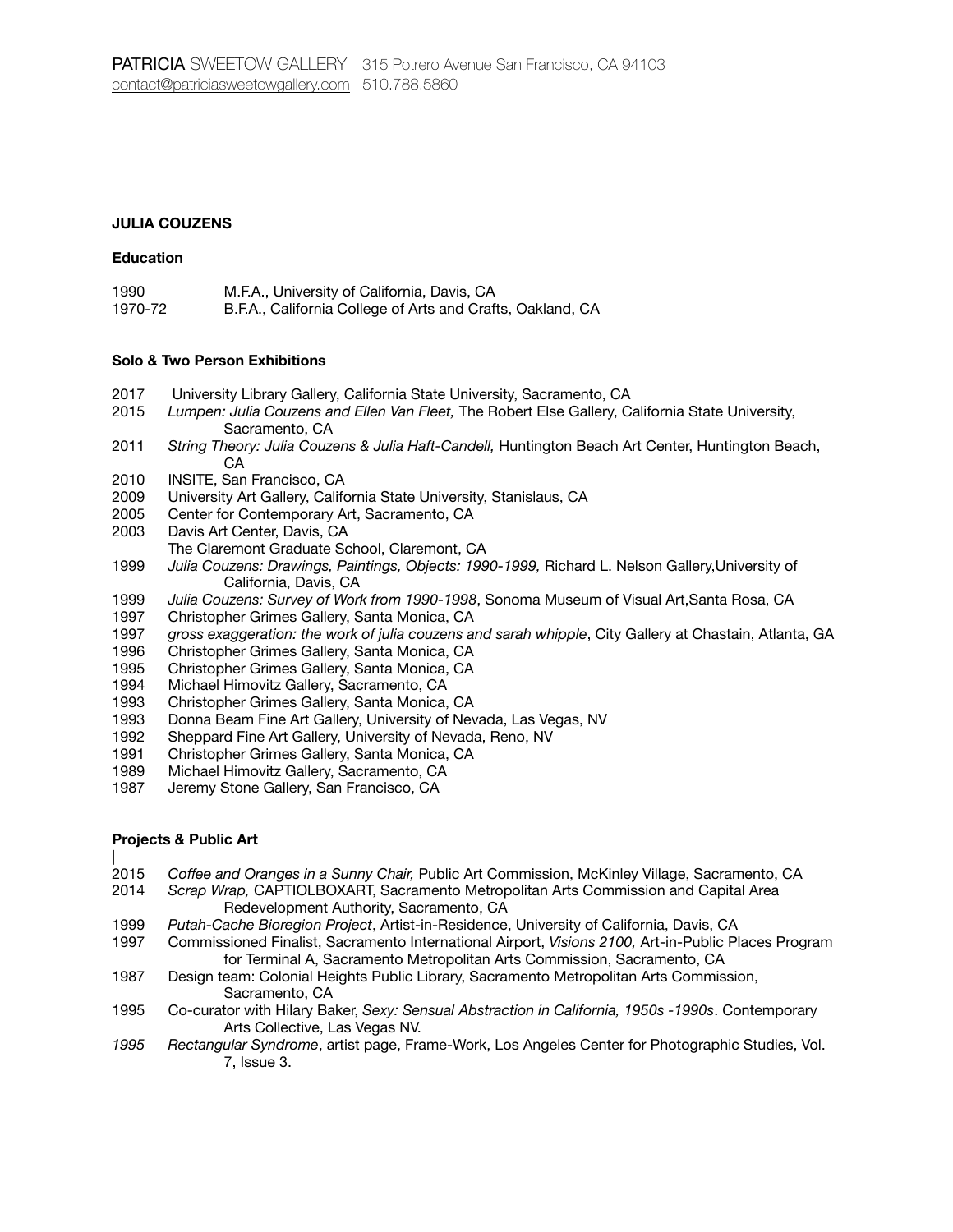### **Public Collections**

Achenbach Foundation for Graphic Arts, The Fine Arts Museums, San Francisco, CA Anderson Museum of Contemporary Art, Roswell, NM Art Museum of South Texas, Corpus Christi, TX Butler Institute of American Art, Youngstown, OH California State University, Sacramento, CA Crocker Art Museum, Sacramento, CA Donna Beam Fine Art Gallery, University of Nevada, Las Vegas, NV Equitable Life, New York, NY Fine Arts Museum, Brigham Young University, Provo, UT The Frederick Weisman Collection, Los Angeles, CA Hewlett-Packard, Dublin, Ireland Jan Shrem and Maria Manetti Shrem Museum of Art, University of California, Davis, CA KVIE 6 Public Television, Sacramento, CA Montgomery Securities, San Francisco, CA Marriott Hotel, Anaheim, CA New Britain Museum of American Art, New Britain, CT Oakland Museum, Oakland, CA Sacramento City College, Sacramento, CA Saks Fifth Avenue, Beverly Hills, California and Denver, CO Sheraton Grand Hotel, Sacramento, CA Syntex Corporation, Palo Alto, CA University Art Museum, Berkeley, CA Weatherspoon Art Gallery, University of North Carolina, Greensboro, NC Yale University Art Gallery, New Haven, CT

### **Selected Group Exhibitions**

| 2018 | Assembler with Julia Couzens, Christina McPhee & Helen O'Leary, Patricia Sweetow Gallery, San<br>Francisco, CA                                                                                                                                                                                                                                                                                         |
|------|--------------------------------------------------------------------------------------------------------------------------------------------------------------------------------------------------------------------------------------------------------------------------------------------------------------------------------------------------------------------------------------------------------|
| 2017 | The Fabricated Drawing, Leslie Heller Workspace, New York, NY<br>The Dorothy Saxe Invitational, Contemporary Jewish Museum, San Francisco, CA<br>Roswell Artist in Residence Program: 50 Years, Roswell Museum of Art, Roswell, NM<br>The Only Way Out Is In, guest curator Rochelle Botello, Cerritos College Art Gallery, Glendora CA<br>Julia Couzens and John Yoyogi Fortes, JayJay, Sacramento CA |
| 2016 | Sacramento City College Celebrates 100 Years, Sacramento City College, Sacramento, CA<br>The Great California Art Movement, U.C. Davis Fine Art Alumni Exhibition: 1960-1990, John Natsoulas<br>Gallery, Davis, CA                                                                                                                                                                                     |
|      | Fragments, Santa Ana Community College, Santa Ana, CA                                                                                                                                                                                                                                                                                                                                                  |
| 2015 | The Dorothy Saxe Invitational, Contemporary Jewish Museum, San Francisco, CA<br>Valentines redux, Richard L. Nelson Gallery, University of California, Davis, CA                                                                                                                                                                                                                                       |
| 2013 | External Combustion: Four Sculptors, The Di Rosa Preserve, Napa, CA                                                                                                                                                                                                                                                                                                                                    |
| 2012 | Sculpture: California, Another Year in L.A., Los Angeles CA                                                                                                                                                                                                                                                                                                                                            |
| 2010 | Hauntology, Berkeley Art Museum and Pacific Film Archive, Berkeley, CA                                                                                                                                                                                                                                                                                                                                 |
| 2008 | Flatlanders 2: A Regional Biennial Exhibition, The Richard L. Nelson Gallery, University of California,<br>Davis, CA                                                                                                                                                                                                                                                                                   |
|      | Contemporary Drawings and Works on Paper, Center for Contemporary Art, Sacramento, CA                                                                                                                                                                                                                                                                                                                  |
| 2007 | Beyond A Gift of Time, Roswell Museum of Art, Roswell, NM                                                                                                                                                                                                                                                                                                                                              |
|      | The Joanne and William Rees Collection, New Britain Museum of Art, New Britain, CT                                                                                                                                                                                                                                                                                                                     |
| 2006 | Art Store, Another Year in L.A., Los Angeles, CA                                                                                                                                                                                                                                                                                                                                                       |
| 2005 | Art Tomorrow: Western Biennale of Art, guest curator: Edward Lucie-Smith, John Natsoulas Gallery,<br>Davis CA                                                                                                                                                                                                                                                                                          |
| 2004 | The L.A Years, Christopher Grimes Gallery, Santa Monica, CA                                                                                                                                                                                                                                                                                                                                            |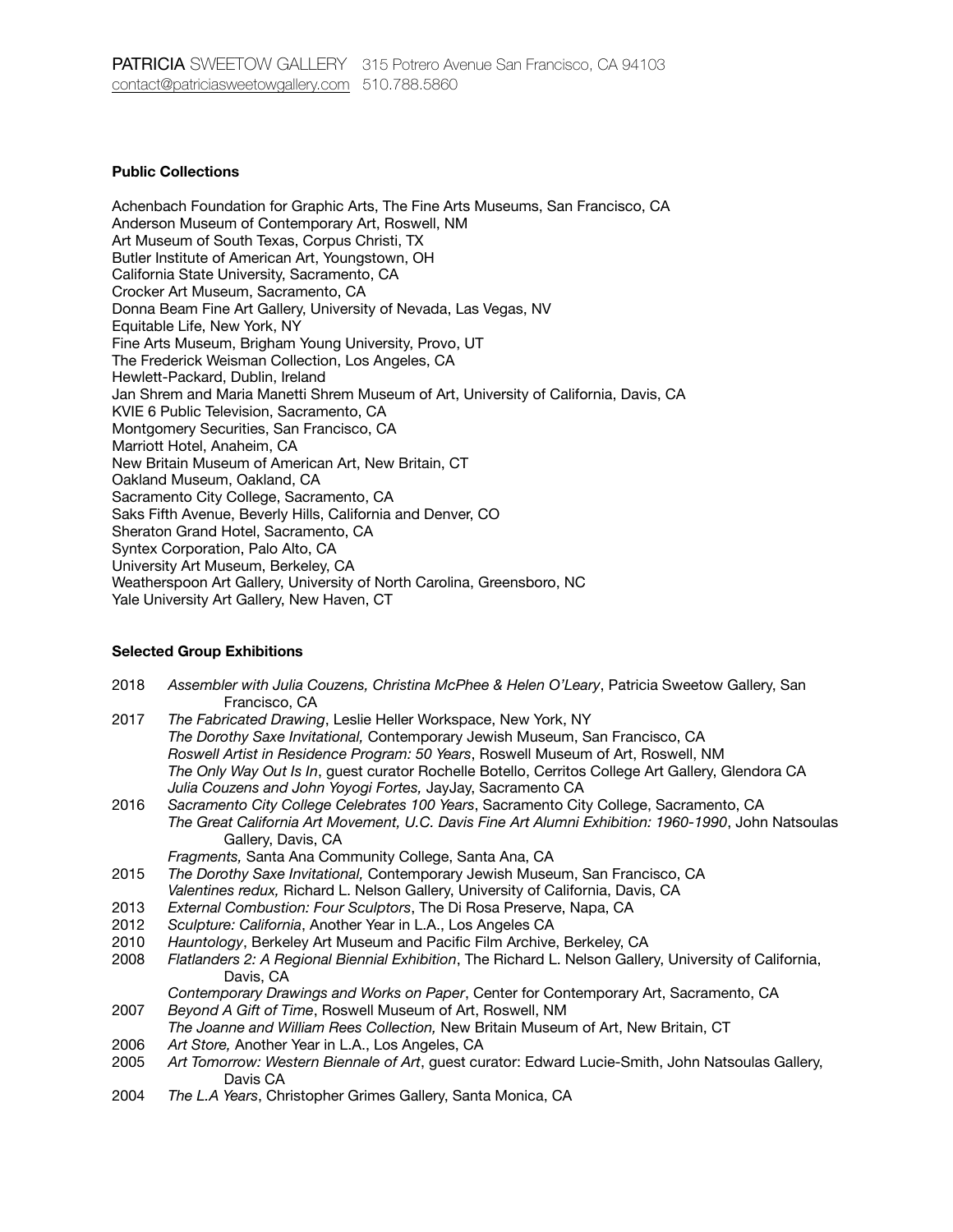2003 *The Pilot Hill Collection of Contemporary Art*, Crocker Art Museum, Sacramento, CA 2002 *Out of True*, University Art Museum, University of California, Santa Barbara, CA *Holding the Line/Contemporary Drawing Survey*, Sheppard Fine Art Gallery, University of Nevada, Reno, NV 2001 *Blemish,* Memphis College of Art, Memphis, TN *Altares Nuevos: Contemporary Northern California Artists,* Crocker Art Museum, Sacramento, CA 2000 *Pierogi 2000 Flat Files*, Yerba Buena Center for the Arts, San Francisco, CA *Haulin' Ass: Pierogi in L.A,* POST, Los Angeles, CA *Selected Recent Acquisitions*, Richard L. Nelson Gallery and Fine Art Collection, University of California, Davis, CA *Recent Acquisitions,* Crocker Art Museum, Sacramento, CA *Push Push,* Reynolds Gallery, University of the Pacific, Stockton, CA *Bio Art,* North American Interdisciplinary Conference on Environment, University of Nevada, Reno, NV 1999 *Drawing the Line*, Ruth Chandler Williamson Gallery, Scripps College, Claremont, CA *Focused Visions* Long Beach City College Art Gallery, Long Beach, CA 1998 *Translucent,* Trans-America Building, San Francisco, CA *Off the Wall,* Guggenheim Gallery, Chapman College, Orange, CA *American Art at Yale: 25 Years of Collecting,* Yale University Art Gallery, New Haven, CT 1997 *Recent Acquisitions of the Achenbach Collection: 1991-1996*, Palace of the Legion of Honor, San Francisco CA *The California Biennial Exhibition,* Orange County Museum of Art, Newport Beach, CA *Dry*, Miller Fine Art, Los Angeles, CA *Beauty is the Beast,* Nevada Institute for Contemporary Art, Las Vegas, NV *L.A.Current: New Work on Paper,* Armand Hammer Museum, UCLA, Los Angeles, CA 1996 *Art on Paper, 1996,* Weatherspoon Art Gallery, University of North Carolina, Greensboro, NC *Left of Center: New Art from L.A.,* Ten in One Gallery, Chicago, IL *Drawn from L.A.,* Armory Center for the Arts, Pasadena CA 1995 *Postmarked L.A.,* P.P.O.W., New York, NY *Rethinking the Natural,* Austin Museum of Art at Laguna Gloria, Austin, TX *Contact: 114th Annual Exhibition,* Walter/McBean Gallery, San Francisco Art Institute, San Francisco, CA *An Offering to San Simon* Christopher Grimes Gallery, Santa Monica, CA *Vital Signs,* Los Angeles Municipal Art Gallery, Los Angeles, CA *Experience Into Art,* Crocker Art Museum, Sacramento, CA 1994 *1994 Artist in Residence Exhibition*, Roswell Museum, Roswell, NM College of Creative Studies, University of California, Santa Barbara *Contemporary Drawings,* Woodbury University Art Gallery, Burbank, CA 1992 *Drawings as Poems,* Armory Center for the Arts, Pasadena, CA *Discovery:Contemporary California Narrations*, American Cultural Center, American Embassy, Brussels, Belgium *(basically) Black and White,* Riverside Art Museum, Riverside, CA *California Contemporaries,* U.S. Information Services, American Embassy, Bombay, India 1991 *Drawing 1991* Harris Fine Arts Center, Brigham Young University, Provo, UT *A Tribute Exhibition: Works on Paper and Sculpture by Selected Crocker Kingsley Artists,* Crocker Art Museum, Sacramento, CA 1990 *California A - Z and Return*, Butler Institute of American Art, Youngstown, OH *Art at Scripps: Faculty Exhibition,* Lang Gallery, Claremont Colleges, Claremont, CA *Selected Recent Acquisitions: Work by Northern California Artists,* Richard L. Nelson Gallery, University of California, Davis, CA In Lak'Esh: A Collaboration of Vision and Voice, Hummingbird Palimpsest, Southern Pacific Railway Terminal Warehouse, Sacramento, CA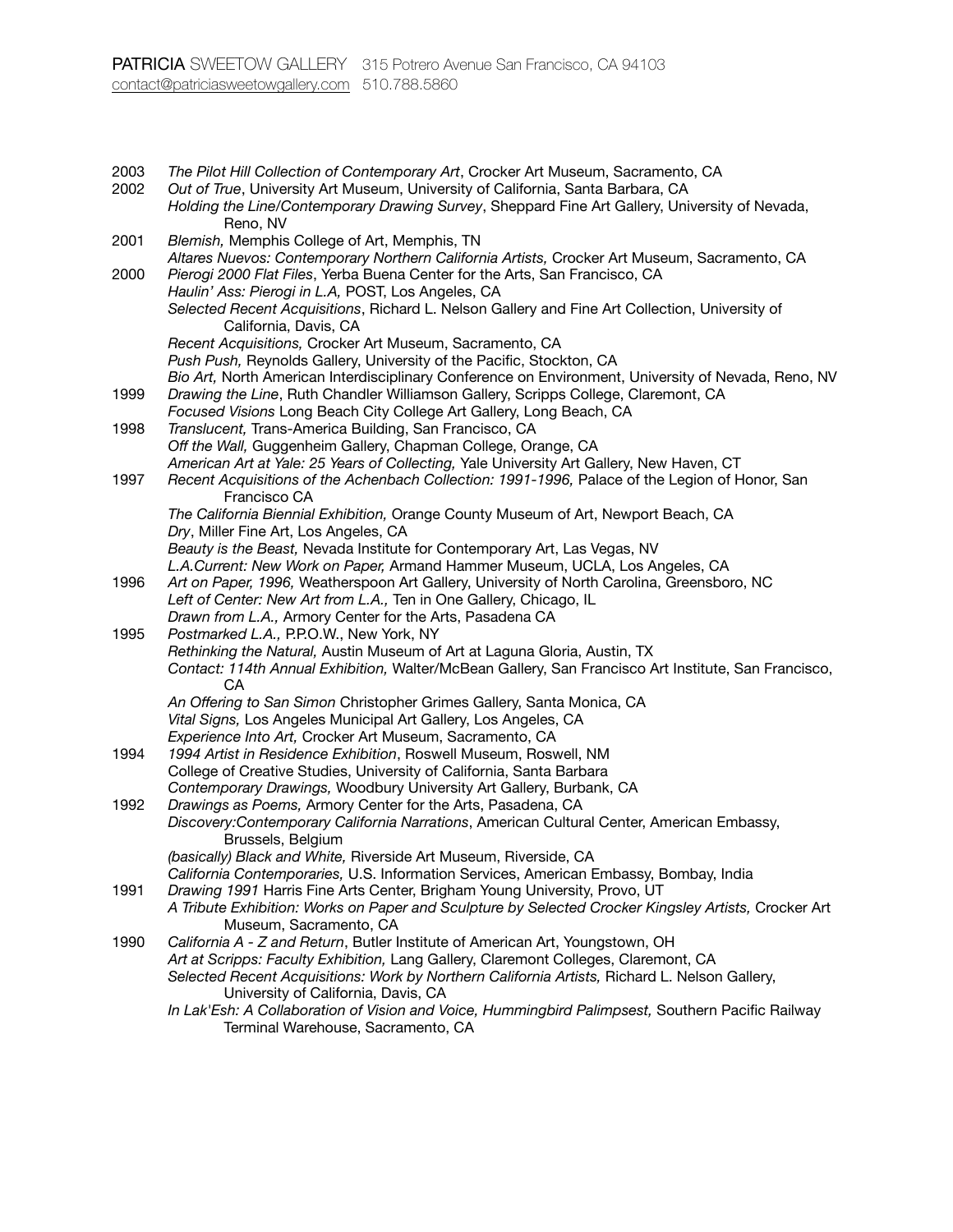#### **Awards & Residencies**

- 1995 Visual Artist Fellowship, The Louis Comfort Tiffany Foundation, New York, NY
- 1995 Visual Artist Fellowship, Art Matters, New York, NY
- 1994 Artist-in-Residence, 1994-1995, Roswell Museum and Art Center, Roswell, NM
- 1989 Graduate Research Fellowship Award, University of California, Davis, CA

#### **Bibliography**

*Art on Paper,* Weatherspoon Art Gallery, University of North Carolina, Greensboro NC. 1996 Becker, Lisa Tamiris, *Julia Couzens: Net Work,* The Claremont Graduate School, Claremont CA. 2003 *Contact*, Walter/McBean Gallery, San Francisco Art Institute, San Francisco CA 1995 Dalkey, Victoria, Nature's Tatting: Julia Couzens's Exploration of Line, Maidment, University Gallery, California State University, Stanislaus, 2009

- Driesbach, Janice, *Experience Into Art: The Crocker Invitational*, Crocker Art Museum, Sacramento CA, 1995
- Driesbach, Janice, *The Michael Himovitz Gallery,* Crocker Art Museum, Sacramento CA 1994
- Driesbach, Janice, *A Tribute Exhibition: Works on Paper and Sculpture by Crocker-Kingsley Artists*, Crocker Art Museum, Sacramento CA 199.

FitzGibbon, John, *The Pilot Hill Collection,* Crocker Art Museum, Sacramento CA, 2002 FitzGibbon, John, *California A-Z and Return*, Butler Institute of American Art, Youngstown OH, 1990 *Great California Art Movement, U.C.Davis Fine Art Alumni: 1960-1990* John Natsoulas Press, 2016 Essays by Susan Landauer and Bruce Nixon

Guenther, Bruce, *1997 Biennial Exhibition,* Orange County Museum of Art, Newport Beach CA. Ippolito, Jon, *Re-thinking the Natural*, Austin Museum of Art at Laguna Gloria, Austin TX. 1995 *Julia Couzens, Ab Ovo: From the Beginning -- Drawings*, Donna Beam Fine Art Gallery, University of Nevada, Las Vegas. 1993

Lucie-Smith, Edward, *Western Biennale of Art,* John Natsoulas Center for the Arts, Davis CA. 2005 Louis Comfort Tiffany Foundation, New York, *Fellowships in the Visual Arts,* 1995

McGarrell, Ann, *The Roswell Artist-in-Residence Program, An Anecdotal History,* University of New Mexico Press, 2007

- Miles, Christopher, "All In the Lines", *String Theory,* Huntington Beach Art Center, Huntington Beach CA 2011
- Pritikin, Renny, *Flatlanders2,* Richard L. Nelson Gallery, University of California, Davis, 2008

Pritikin, Renny, *Veiny, Nesty, Whorly,* Maidment, University Gallery, California State University, Stanislaus, 2009

Rufe and Fleming, *Beyond A Gift of Time,* Roswell Museum and Art Center, 2007

*Vital Signs*, Los Angeles Municipal Art Gallery, Los Angeles CA 1995

Wilbur, Debra, *gross exaggeration: the work of julia couzens and sarah whipple*, City Gallery at Chastain, Atlanta GA, 1997

Conference paper: Elaine O'Brien, PhD, *Julia Couzens: Melusine After the Cry,* Body and Soul: Exploring

Objects – Making Myths, Association of Art Historians Annual Conference, Edinburgh, Scotland. April 2000

### **Selected Periodicals**

Auerbach, Lisa Anne, LA Reader, February 16, 1996 Baker, Kenneth, "Couzens and Barnes," San Francisco Chronicle, August 20, 1987 Belt, Debra, "Breathing Space," Sacramento Bee, September 6, 1992. illus. Blaschy, Barbara, "Geek Love," Orange County Weekly, September 20-26, 1996 Blunk, Dawn, "Art Appreciation," Sacramento Magazine, April 2001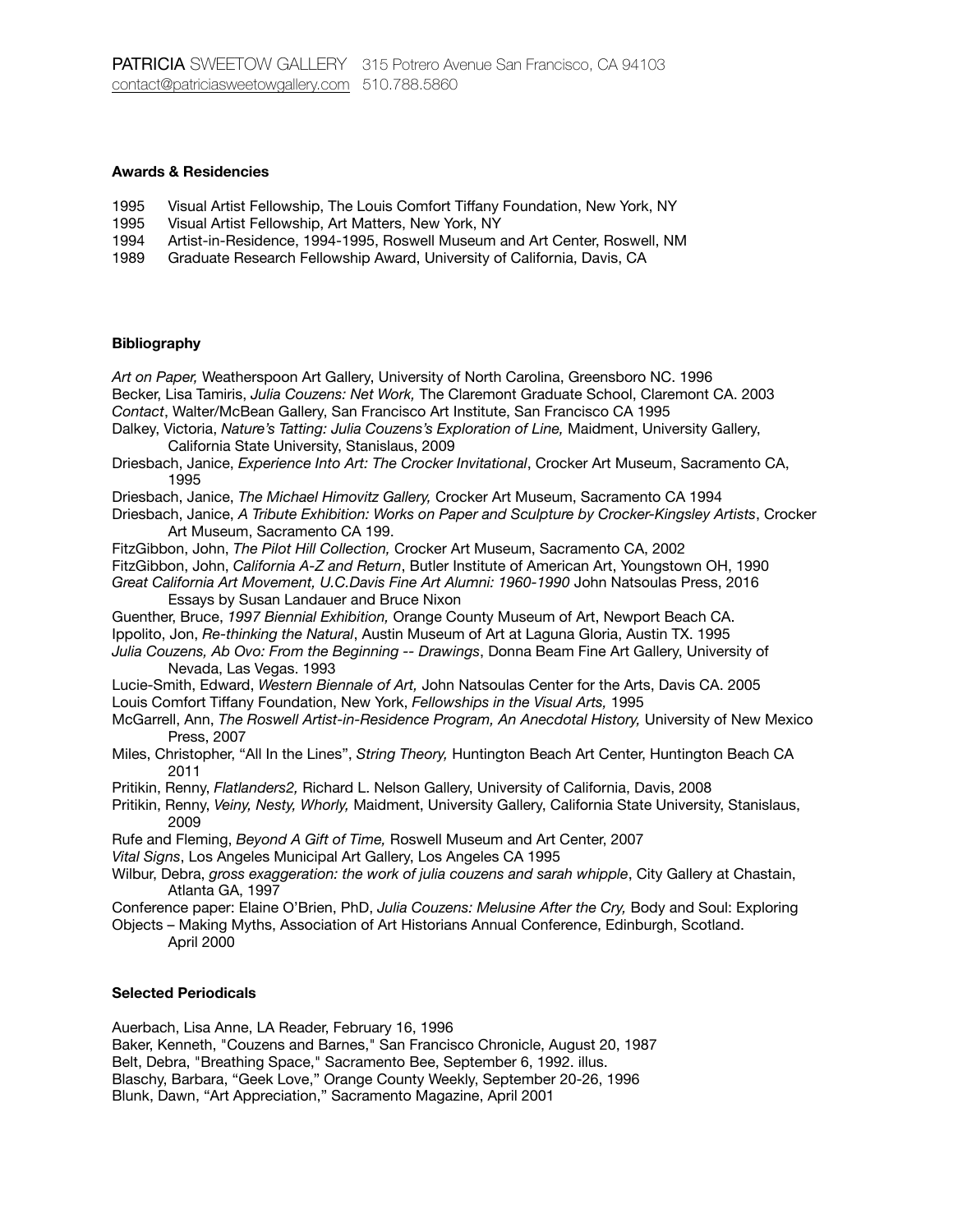Blunk, Dawn, "Heart of the Art," Sacramento Magazine, April 2004 Brown, A. Will, "External Combustion," artpractical.com, September 18, 2013 Crosby, Gregory, "Beauty is the Beast", Scope, Las Vegas, June 14-July 4, 1997 Crosby, Gregory, "Sexy", Scope, Las Vegas, May 1995, Vol.4 issue 2 Curtis, Cathy, "Inextricable References," Los Angeles Times, May 6, 1997 Curtis, Cathy, "Vertical Inclinations," Los Angeles Times, September 24, 1996 Cutajar, Mario, "Drawn and Flattened," Visions, Winter 1994 Dalkey,Victoria, "JayJay Presents Back-Room Exhibit", Sacramento Bee, April 8, 2012 Dalkey, Victoria, "Don't let the Title Intimidate," Sacramento Bee, October 23, 2009 Dalkey, Victoria, "Mastery's on the Line," Sacramento Bee, September 19, 2008 Dalkey, Victoria, "Strange Fascination," Sacramento Bee, February 5, 2006 Dalkey, Victoria, "Unraveling the Threads of Life," Sacramento Bee, October 26, 2003 Dalkey, Victoria, "Lively altars," Sacramento Bee, October 28, 2001 Dalkey, Victoria, " Two Artists, One New Vision," Sacramento Bee, July 30, 2000 illus Dalkey, Victoria, "Julia Couzens' Inner Outwardness," Sacramento Bee, Nov. 14, 1999. illus Dalkey, Victoria*,* "CSUS/50" Sacramento Bee, September 28, 1997. illus. Dalkey, Victoria, "Julia Couzens: A Body of Work," Sacramento Bee, June 4, 1995 Dalkey, Victoria, "Drawing Conclusions", Sacramento Bee, October 8, 1989 Dalkey, Victoria, "The Best Kept Secret in Town" *Forum*, Sacramento Bee, Dec.15, 1985 Dalkey, Victoria, "Six & Six: Variety in Great Show", Sacramento Bee, June 29, 1997 Dalkey, Victoria, "Three Visions of Wonderland," Sacramento Bee, September 22, 1985 Dalkey, Victoria, "A Reverence for Light and Life", Sacramento Bee, August 19, 1985 Damianovic, Maia, "Fantasy," Tema Celeste, Winter, 1995 Darling, Michael, "Going Beyond the Ordinary With Drawings," Santa Barbara Newspress, March 10, 1994 DiMichele, David, "Vital Signs," Artweek, December 1995; illus Elliott, Debra, "The Art in the Imperfect," The Commercial Appeal, Feb 1, 2001 Forrest, Jason, "Gross Exaggeration," Art Papers, September/October 1997 Frank, Peter, "coming out: sculpture (California), webfabrikmagazine.com, 2010 Frank, Peter, "Drawings as Poems," LA Weekly, August 28, 1992 Frank, Peter, "Vital Signs, Art Pick of the Week," LA Weekly, October 30, 1995 Gant-Hill, Cathy, "Art on Paper", News & Record, November 9, 1996 Garcia, Martha, "Couzens, Moment Collaboration," WestArt, August 2000 Glackin, William, "Wonderful Variety of Modern Dance Takes off in 'Landings'" Sacramento Bee, April 10, 2000 Gonzales, Anne, "The Life of Art," Profile. Sacramento Magazine, May 2002 Gordon, Allan, "Crossing Cultures," Artweek, October 22, 1992, Vol. 23 No. 26 Hall, David, "Specks and Blots," The Memphis Flyer, February 1, 2001 Humphrey, Jacqueline, "32nd Art on Paper," News & Record, November 21, 1996 Kandel, Susan, "Psychological Space: Julia Couzens," Los Angeles Times, Dec16, 1993 katie-d-i-d.blogspot.com, posted November 18, 2009 KQED, "External Combustion @ DiRosa Preserve" September 18, 2013 Miles, Christopher, "'Dry' at Miller Fine Art," Artweek, October 1997, Vol. 28, No. 10 Milman, Barbara, "An Interview with Julia Couzens", dav.art NELSON ART*friends*, Fall 1999. illus. Moyle, Marilyn, "The Place in Question," The Davis Enterprise, November 19, 1999 Munich, Suzanne, "Fancies," The Davis Enterprise, November 6, 2003 O'Brien, Draza Fratto, "Art View" Las Vegas Weekly, April 25, 1995 Nicolson, Saunthy, "Art Pick of the Week", Sacramento News & Review. Pagel, David, Los Angeles Times, "Dry Indeed," August 29, 1997 Pagel, David, Los Angeles Times, February 16, 1996 Patterson, Tom, "Art on Paper", Winston-Salem Journal, December 8, 1996 Pritikin, Renny, "On Artist's Artists: Jim Melchert and Julia Couzens", blog.sfmoma.org, posted July 15, 2010 Pritikin, Renny, "Hauntology", artpractical.com and DailyServing:an international forum for contemporary visual arts.com, posted July-August 2010 Orange County Register, September 27, 1996 Roth, David, SquareCylinder.com, April 2009